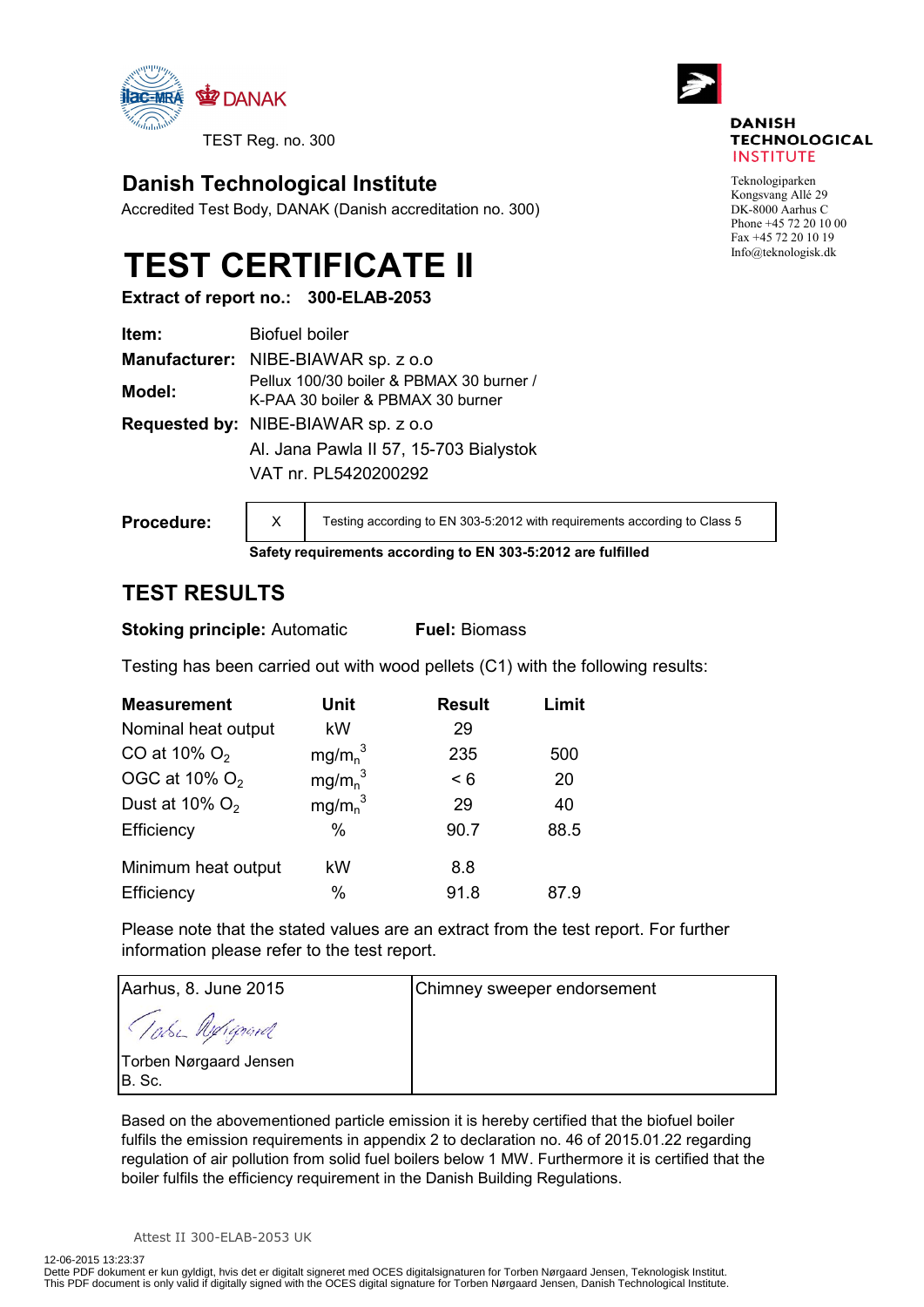| <b>Type</b> | 2    | Automatic 20        |     | 500 | 40   |
|-------------|------|---------------------|-----|-----|------|
|             |      | type                | OGC | CO  | Støv |
| 1           | Type | #                   | #   | #   | #    |
| 2           |      | automal Automati 20 |     | 500 | 40   |
| 3           |      | manuel Manual       | 30  | 700 | 60   |

| <b>Brændsel</b> | 2       | Testing has been carried out with wood pellets (C1) with the following results:           |
|-----------------|---------|-------------------------------------------------------------------------------------------|
| 1               | Brænds# |                                                                                           |
| 2               |         | træpiller Testing has been carried out with wood pellets (C1) with the following results: |
| 3               | flis    | Testing has been carried out with wood chips (B1) with the following results:             |
| 4               |         | træpiller Testing has been carried out with wood pellets (C1) and wood chips (B1):        |
| 5               |         | brænde Testing has been carried out with log wood (A) with the following results:         |
| 6               | halm    | Testing has been carried out with straw (E) with the following results:                   |

| <b>Prøvning</b> | 2           | X. | Testing according to EN 303-5:2012 with requirements according to Class |
|-----------------|-------------|----|-------------------------------------------------------------------------|
| -1              | Procedu#    |    | #                                                                       |
|                 | fuld klas X |    | Testing according to EN 303-5:2012 with requirements according to Class |
|                 | kun klas X  |    | Testing according to EN 303-5:2012 with requirements according to Class |

| Sikkerhed |   | 2                      | Safety requirements according to EN 303-5:2012 are fulfilled                        |  |  |
|-----------|---|------------------------|-------------------------------------------------------------------------------------|--|--|
|           |   | Sikkerh <sub>t</sub> # |                                                                                     |  |  |
|           | 2 |                        | opfyldt Safety requirements according to EN 303-5:2012 are fulfilled                |  |  |
|           | 3 |                        | ikke opf Safety requirements according to EN 303-5:2012 are NOT fulfilled           |  |  |
|           | 4 |                        | ikke kontro Safety requirements according to EN 303-5:2012 have not been controlled |  |  |
|           |   |                        |                                                                                     |  |  |

| Underskrift 3 |          | <b>Torben Nørgaard Jensen</b> | B. Sc. |
|---------------|----------|-------------------------------|--------|
| $\mathbf 1$   | Undersk# |                               |        |
| $\mathcal{P}$ |          | ABR Anette S. Brønnum         | M. Sc. |
| 3             | TNJ      | Torben Nørgaard Jensen        | B. Sc. |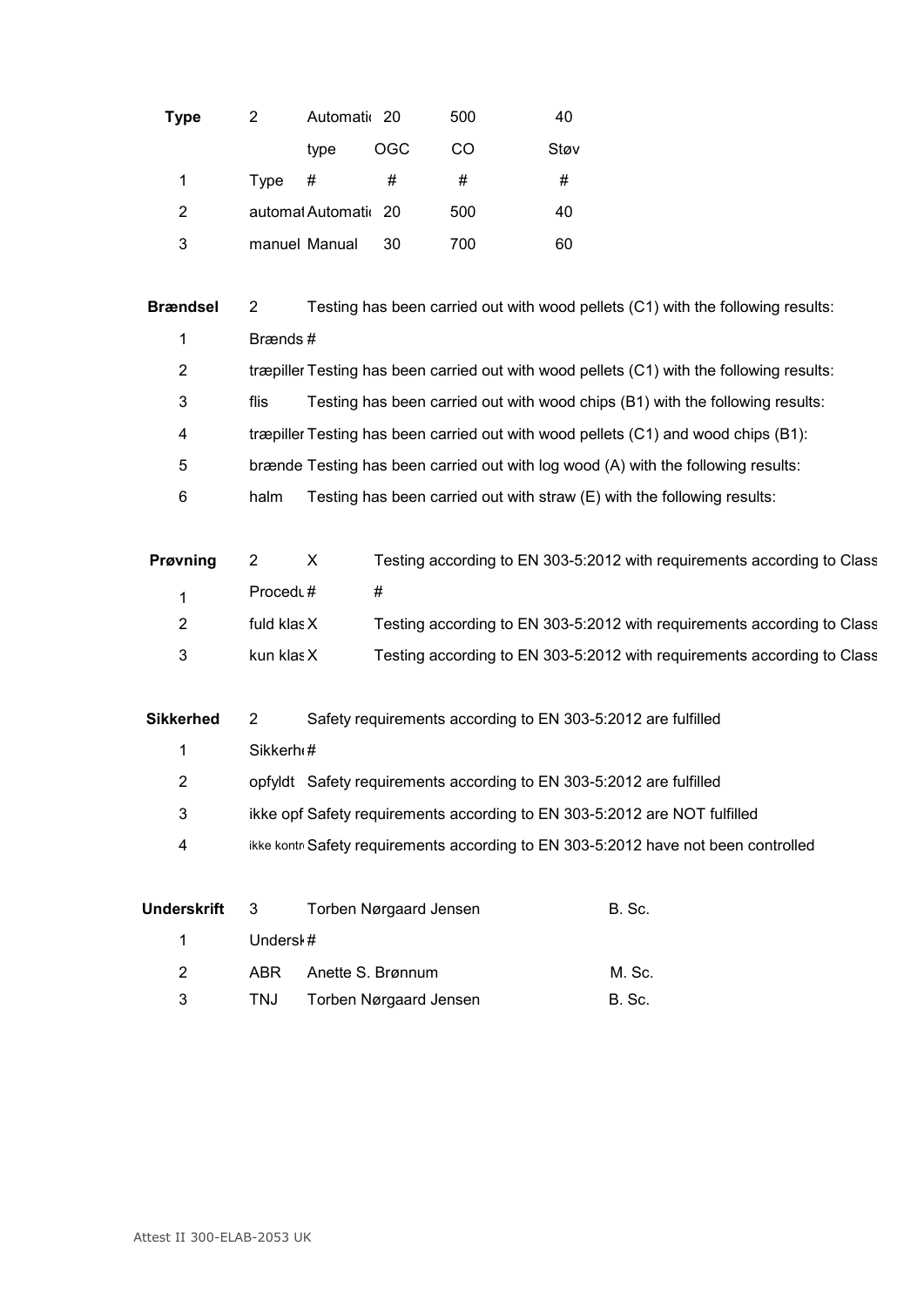## **300-ELAB-0000**

**#** ### ### ### #VÆRDI! ###

###